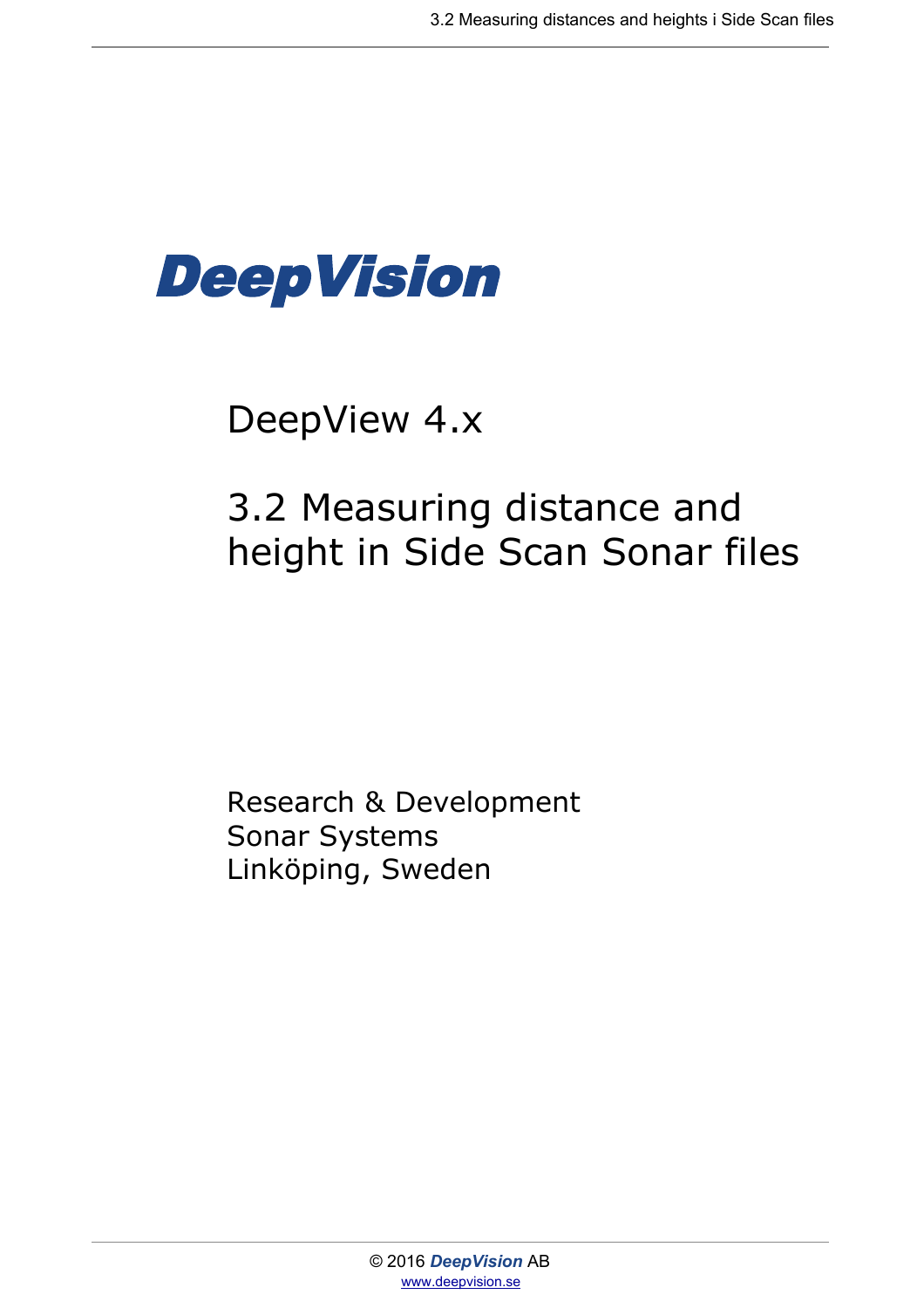#### Table of Contents

*[Introduction](#page-2-0)*

*[Measure Distances](#page-3-0)*

*[Measure Heights](#page-4-0)*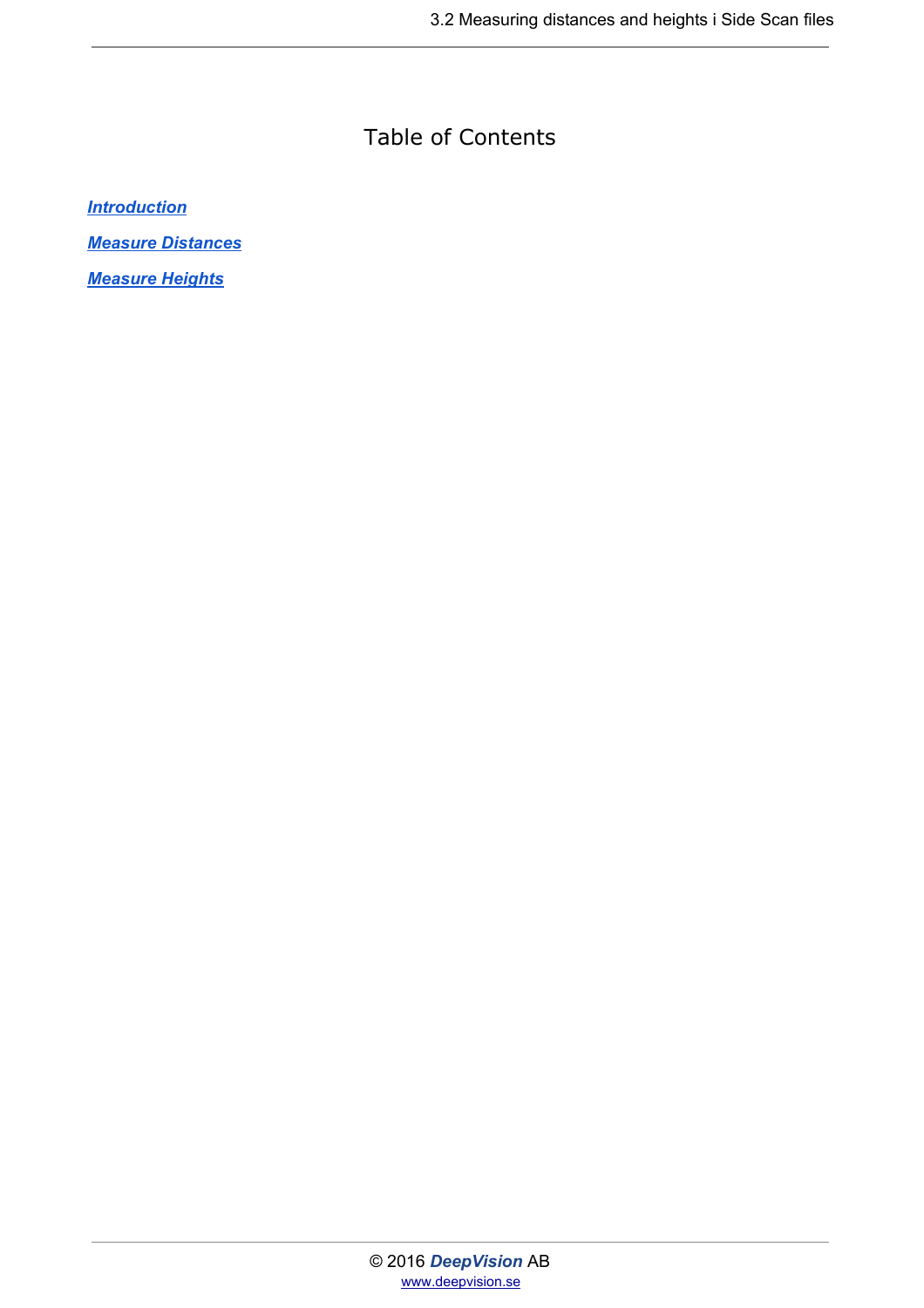## <span id="page-2-0"></span>**Introduction**

When using the DeepView Side Scan module, it is often useful to measure the size of objects in the picture. This document will guide you through the features and tools for measuring height and length of objects in a side scan image.

To handle Side Scan Sonar data you will need a license for the Side Scan module. For more information about licenses, please refer to the user guide *1 System Requirements and Installation.*

If you are new to DeepView or Side Scan Sonar, it is recommended to get familiar with the software and the basics of Side Scan Sonar before you proceed with this user guide.

DeepView is a complete environment for recording, processing and handling sonar data. The picture below displays the DeepView environment.



*Figure 1: The DeepView software environment.*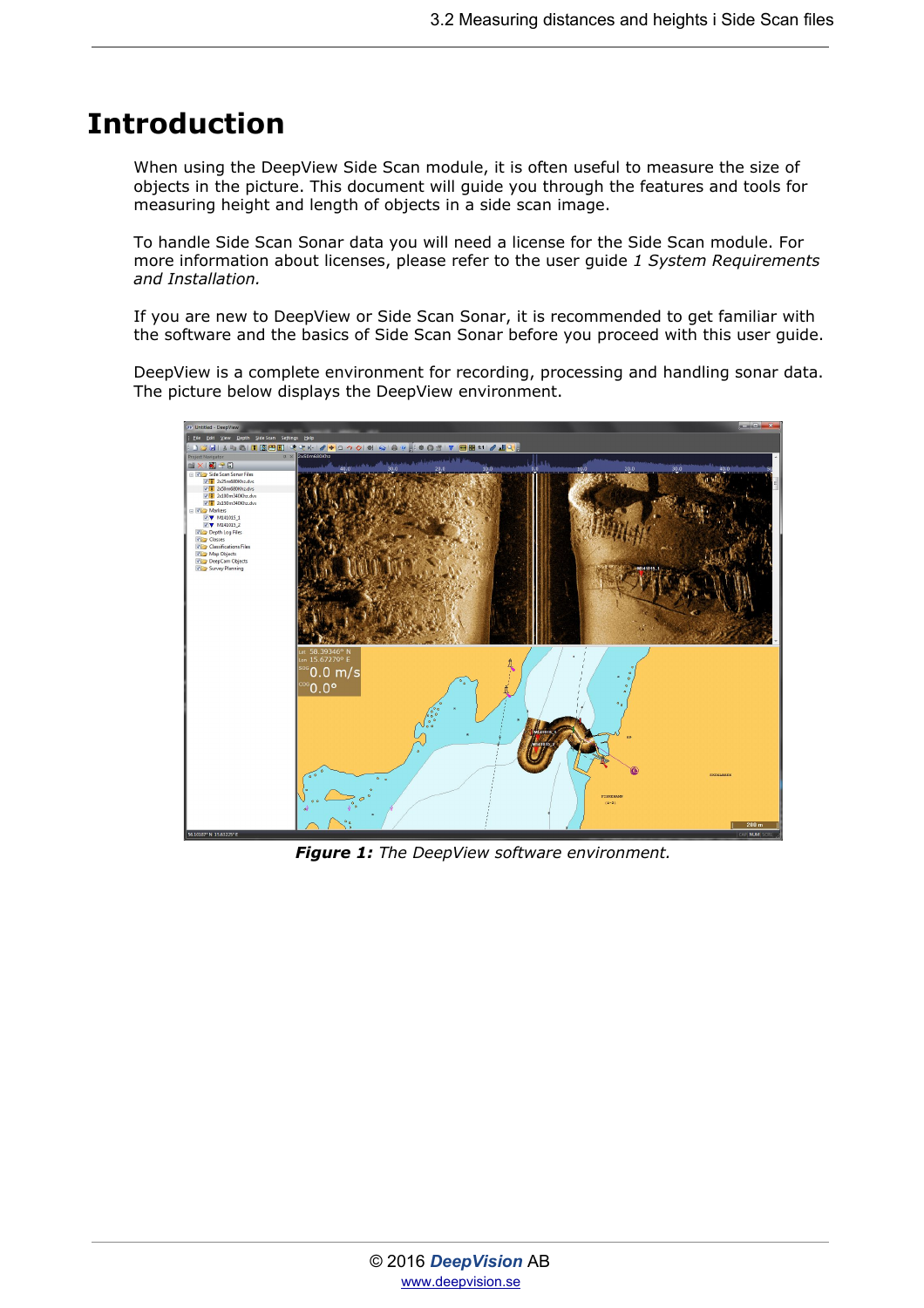### <span id="page-3-0"></span>**Measure Distances**

The distance measuring tool is located in the Side Scan toolbar. This tool makes it possible for the user to measure distances in a Side Scan file. You can also use it to measure the length of an object that is displayed in the object view.

To use this tool follow the step by step instructions.

- Select  $\bullet$  in the Side Scan toolbar.
- Press and hold the left mouse button at the starting point of the measurement.
- Hold the left mouse button as you drag the mouse to the end point.
- The length and compass direction of the measurement are displayed in a black box in the object view.



*Figure 2: Distance measurement of an object in a Side Scan file.*

The angle displayed in the black box tells you the orientation of the measured object in the map. Zero degrees corresponds to north in the map. The angle increases clockwise, which means east will be at ninety degrees. The object in the picture above has an angle of 0.3 degrees, which means that it is pointing to the north.